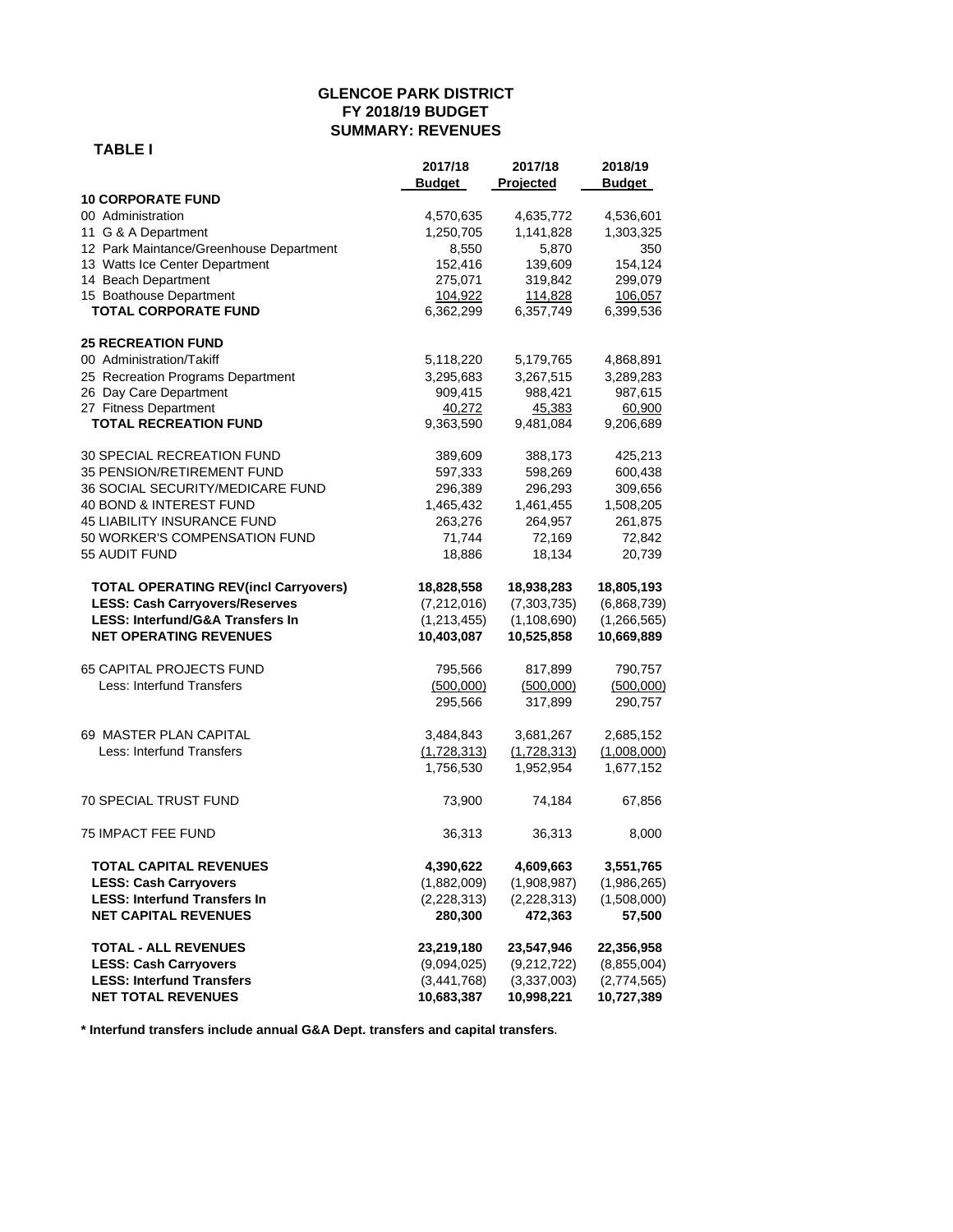#### **GLENCOE PARK DISTRICT FY 2018/19 BUDGET SUMMARY: EXPENSES**

#### **TABLE II**

|                                                                                                            | 2017/18<br><b>Budget</b>                 | 2017/18<br>Projected                   | 2018/19<br><b>Budget</b>               |
|------------------------------------------------------------------------------------------------------------|------------------------------------------|----------------------------------------|----------------------------------------|
| <b>10 CORPORATE FUND</b>                                                                                   |                                          |                                        |                                        |
| 00 Administration                                                                                          | 1,100,000                                | 1,100,000                              | 1,000,000                              |
| 11 G & A Department                                                                                        | 1,250,705                                | 1,141,828                              | 1,303,325                              |
| 12 Park Maintance/Greenhouse Department                                                                    | 1,187,303                                | 1,081,158                              | 1,238,353                              |
| 13 Watts Ice Center Department                                                                             | 286,218                                  | 265,319                                | 298,028                                |
| 14 Beach Department                                                                                        | 313,104                                  | 264,458                                | 314,957                                |
| 15 Boathouse Department                                                                                    | 137,880                                  | 127,835                                | 188,498                                |
| SUB-TOTAL                                                                                                  | 4,275,210                                | 3,980,598                              | 4,343,161                              |
| LESS: Interfund Transfers (G&A/Capital/Other)                                                              | (1, 573, 248)                            | (1,532,389)                            | (1,493,961)                            |
| <b>TOTAL CORPORATE FUND</b>                                                                                | 2,701,962                                | 2,448,209                              | 2,849,200                              |
| <b>25 RECREATION FUND</b>                                                                                  |                                          |                                        |                                        |
| 00 Administration/Takiff                                                                                   | 3,182,258                                | 2,999,003                              | 2,658,759                              |
| 25 Recreation Programs Department                                                                          | 2,060,564                                | 2,102,868                              | 2,127,365                              |
| 26 Day Care Department                                                                                     | 826,115                                  | 766,787                                | 887,608                                |
| 27 Fitness Department                                                                                      | 26,040                                   | 13,506                                 | 72,060                                 |
| SUB-TOTAL                                                                                                  | 6,094,977                                | 5,882,164                              | 5,745,792                              |
| LESS: Interfund Transfers/G&A                                                                              | (1,840,207)                              | (1,776,301)                            | (1,272,604)                            |
| <b>TOTAL RECREATION FUND</b>                                                                               | 4,254,770                                | 4,105,863                              | 4,473,188                              |
| <b>30 SPECIAL RECREATION FUND</b>                                                                          | 298,240                                  | 268,845                                | 334,165                                |
| <b>35 PENSION/RETIREMENT FUND</b>                                                                          | 342,000                                  | 339,521                                | 350,000                                |
| <b>36 SOCIAL SECURITY/MEDICARE FUND</b>                                                                    | 224,000                                  | 223,637                                | 233,500                                |
| 40 BOND & INTEREST FUND                                                                                    | 1,168,250                                | 1,167,250                              | 1,170,250                              |
| <b>45 LIABILITY INSURANCE FUND</b>                                                                         | 171,324                                  | 156,437                                | 163,305                                |
| 50 WORKER'S COMPENSATION FUND                                                                              | 41,000                                   | 39,242                                 | 40,655                                 |
| 55 AUDIT FUND                                                                                              | 14,350                                   | 11,850                                 | 14,600                                 |
| <b>TOTAL OPERATING EXPENSES</b><br>LESS: Interfund Transfers(G&A/Capital)<br><b>NET OPERATING EXPENSES</b> | 12,629,351<br>(3, 413, 455)<br>9,215,896 | 12,069,544<br>(3,308,690)<br>8,760,854 | 12,395,428<br>(2,766,565)<br>9,628,863 |
| <b>65 CAPITAL PROJECTS FUND</b>                                                                            | 677,250                                  | 534,142                                | 671,950                                |
| <b>LESS: Interfund Transfers</b>                                                                           | 0                                        | 0                                      | $\overline{0}$                         |
|                                                                                                            | 677,250                                  | 534,142                                | 671,950                                |
| 69 MASTER PLAN CAPITAL FUND                                                                                | 2,445,000                                | 2,054,115                              | 1,828,550                              |
| 70 SPECIAL TRUST FUND                                                                                      | 10,000                                   | 6,828                                  | 47,315                                 |
| <b>75 IMPACT FEE FUND</b>                                                                                  | 28,313                                   | 28,313                                 | 8,000                                  |
| <b>LESS: Interfund Transfers</b>                                                                           | (28, 313)                                | (28, 313)                              | (8,000)                                |
|                                                                                                            | 0                                        | 0                                      | 0                                      |
| <b>TOTAL CAPITAL EXPENSES</b>                                                                              | 3,160,563                                | 2,623,398                              | 2,555,815                              |
| <b>LESS: Interfund Transfers</b>                                                                           | (28, 313)                                | (28, 313)                              | (8,000)                                |
| <b>NET CAPITAL EXPENSES</b>                                                                                | 3,132,250                                | 2,595,085                              | 2,547,815                              |
| <b>TOTAL - ALL EXPENSES(incl trfs)</b>                                                                     | 15,789,914                               | 14,692,942                             | 14,951,243                             |
| <b>LESS: Total Interfund Transfers</b>                                                                     | (3,441,768)                              | (3,337,003)                            | (2,774,565)                            |
| <b>NET TOTAL - ALL EXPENSES</b>                                                                            | 12,348,146                               | 11,355,939                             | 12,176,678                             |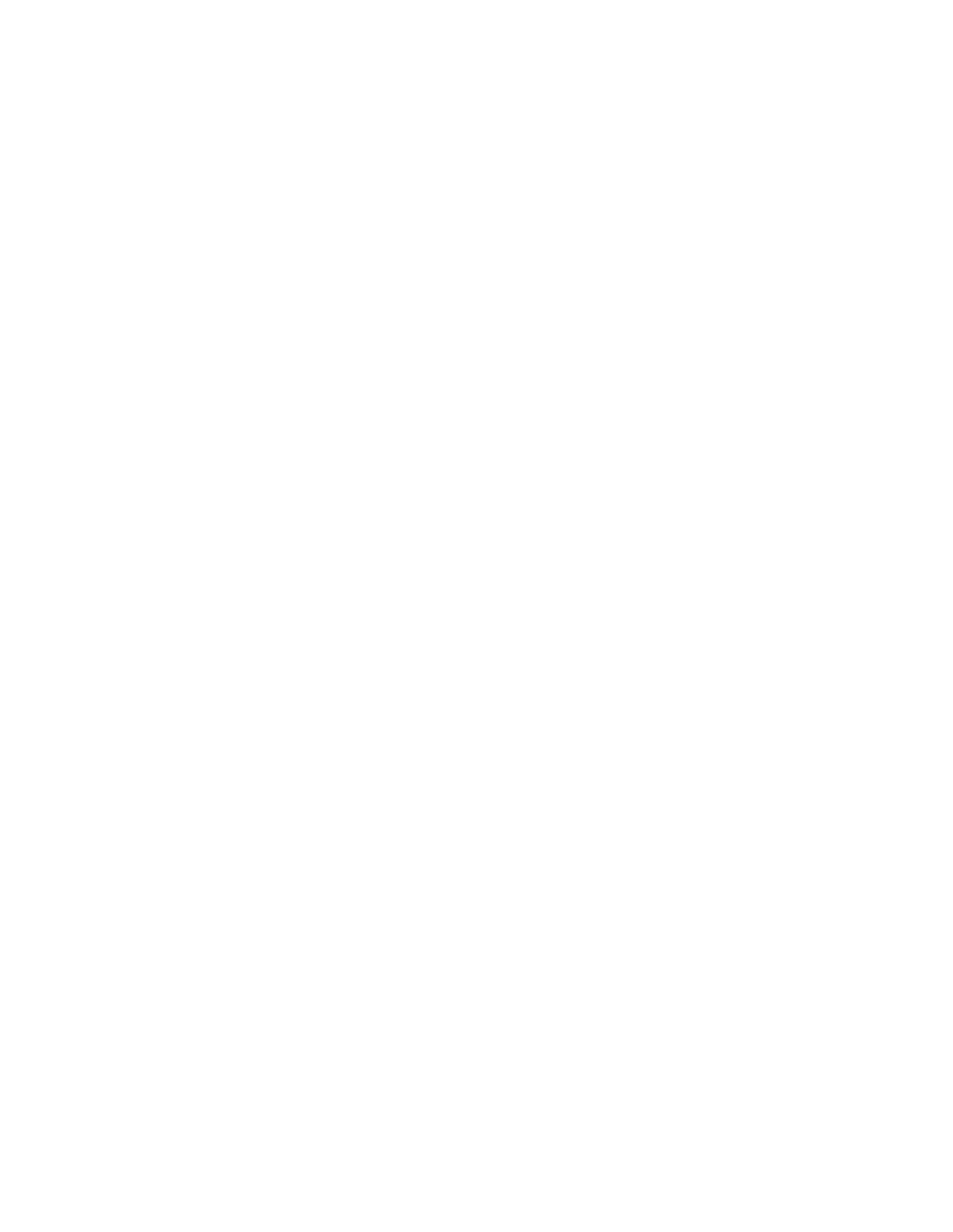# **GLENCOE PARK DISTRICT FY 2018/19 BUDGET SUMMARY: OPERATING SURPLUS/(DEFICIT)**

# **TABLE III**

|                                           | 2017/18<br><b>Budget</b> | 2017/18<br>Projected | 2018/19<br>Budget |
|-------------------------------------------|--------------------------|----------------------|-------------------|
| <b>10 CORPORATE FUND</b>                  |                          |                      |                   |
| 00 - Administration                       | 3,470,635                | 3,535,772            | 3,536,601         |
| 11 - G & A Department                     | 0                        | 0                    | 0                 |
| 12 - Park Maintance/Greenhouse Department | (1, 178, 753)            | (1,075,288)          | (1,238,003)       |
| 13 Watts Ice Center Department            | (133, 802)               | (125, 710)           | (143, 904)        |
| 14 Beach Department                       | (38,033)                 | 55,384               | (15, 878)         |
| 15 Boathouse Department                   | (32,958)                 | (13,007)             | (82, 441)         |
| <b>TOTAL CORPORATE FUND</b>               | 2,087,089                | 2,377,151            | 2,056,375         |
| <b>25 RECREATION FUND</b>                 |                          |                      |                   |
| 00 - Administration/Takiff                | 1,935,962                | 2,180,762            | 2,210,132         |
| 25 Recreation Programs Department         | 1,235,119                | 1,164,647            | 1,161,918         |
| 26 Day Care Department                    | 83,300                   | 221,634              | 100,007           |
| 27 Fitness Department                     | 14,232                   | 31,877               | (11, 160)         |
| <b>TOTAL RECREATION FUND</b>              | 3,268,613                | 3,598,920            | 3,460,897         |
| <b>30 SPECIAL RECREATION FUND</b>         | 91,369                   | 119,328              | 91,048            |
| 35 PENSION/RETIREMENT FUND                | 255,333                  | 258,748              | 250,438           |
| 36 SOCIAL SECURITY/MEDICARE FUND          | 72,389                   | 72,656               | 76,156            |
| 40 BOND & INTEREST FUND                   | 297,182                  | 294,205              | 337,955           |
| <b>45 LIABILITY INSURANCE FUND</b>        | 91,952                   | 108,520              | 98,570            |
| 50 WORKER'S COMPENSATION FUND             | 30,744                   | 32,927               | 32,287            |
| 55 AUDIT FUND                             | 4,536                    | 6,284                | 6,139             |
| <b>TOTAL OPERATING NET</b>                | 6,199,207                | 6,868,739            | 6,409,865         |
| 65 CAPITAL PROJECTS FUND                  | 118,316                  | 283,757              | 118,807           |
| 69 MASTER PLAN CAPITAL FUND               | 1,039,843                | 1,627,152            | 856,602           |
| 70 SPECIAL TRUST FUND                     | 63,900                   | 67,356               | 20,541            |
| <b>75 IMPACT FEE FUND</b>                 | 8,000                    | 8,000                | 0                 |
| TOTAL NET - CAPITAL FUNDS                 | 1,230,059                | 1,986,265            | 995,950           |
| <b>TOTAL NET - ALL FUNDS</b>              | 7,429,266                | 8,855,004            | 7,405,815         |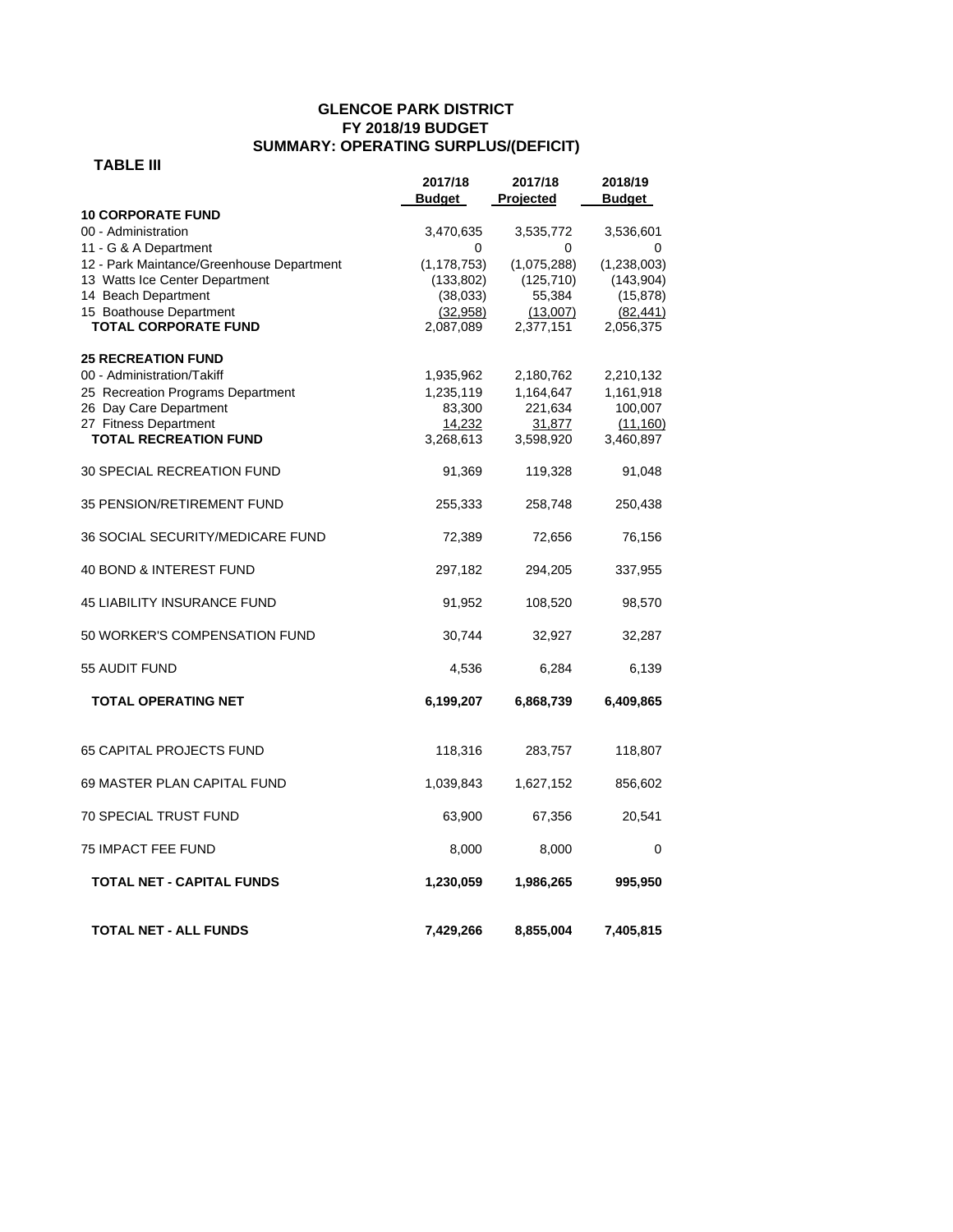#### **CORPORATE FUND GENERAL & ADMINISTRATIVE DEPARTMENT ALLOCATION OF GENERAL & ADMINISTRATIVE COSTS**

|                             | AS%             | <b>G &amp; A</b>  |
|-----------------------------|-----------------|-------------------|
| <b>OPERATING DEPARTMENT</b> | <b>OF TOTAL</b> | <b>ALLOCATION</b> |
| 2018/19 BUDGET              |                 |                   |
| Parks & Maintenance         | 28%             | 354,638           |
| <b>Watts Ice Center</b>     | 4%              | 50,663            |
| Beach/Boathouse             | 7%              | 88,660            |
| Recreation                  | 58%             | 739,704           |
| Day Care                    | 3%              | 32,900            |
| <b>TOTAL</b>                |                 | 1,266,565         |
| 2017/18 PROJECTED           |                 |                   |
| Parks & Maintenance         | 28%             | 310,433           |
| <b>Watts Ice Center</b>     | 4%              | 44,348            |
| Beach/Boathouse             | 7%              | 77,608            |
| Recreation                  | 58%             | 644,101           |
| Daycare<br><b>TOTAL</b>     | 3%              | 32,200            |
|                             |                 | 1,108,690         |
| <b>2017/18 BUDGET</b>       |                 |                   |
| Parks & Maintenance         | 28%             | 339,768           |
| <b>Watts Ice Center</b>     | 4%              | 48,538            |
| Beach<br>Recreation         | 7%<br>58%       | 84,942            |
| Day Care                    | 3%              | 708,007<br>32,200 |
| <b>TOTAL</b>                |                 | 1,213,455         |
|                             |                 |                   |
| <b>2016/17 ACTUAL</b>       |                 |                   |
| Parks & Maintenance         | 28%             | 292,321           |
| <b>Watts Ice Center</b>     | 4%              | 41,759            |
| Beach                       | 7%              | 73,081            |
| Recreation                  | 57%             | 604,978           |
| Day Care                    | 4%              | 31,880            |
| <b>TOTAL</b>                |                 | 1,044,019         |
|                             |                 |                   |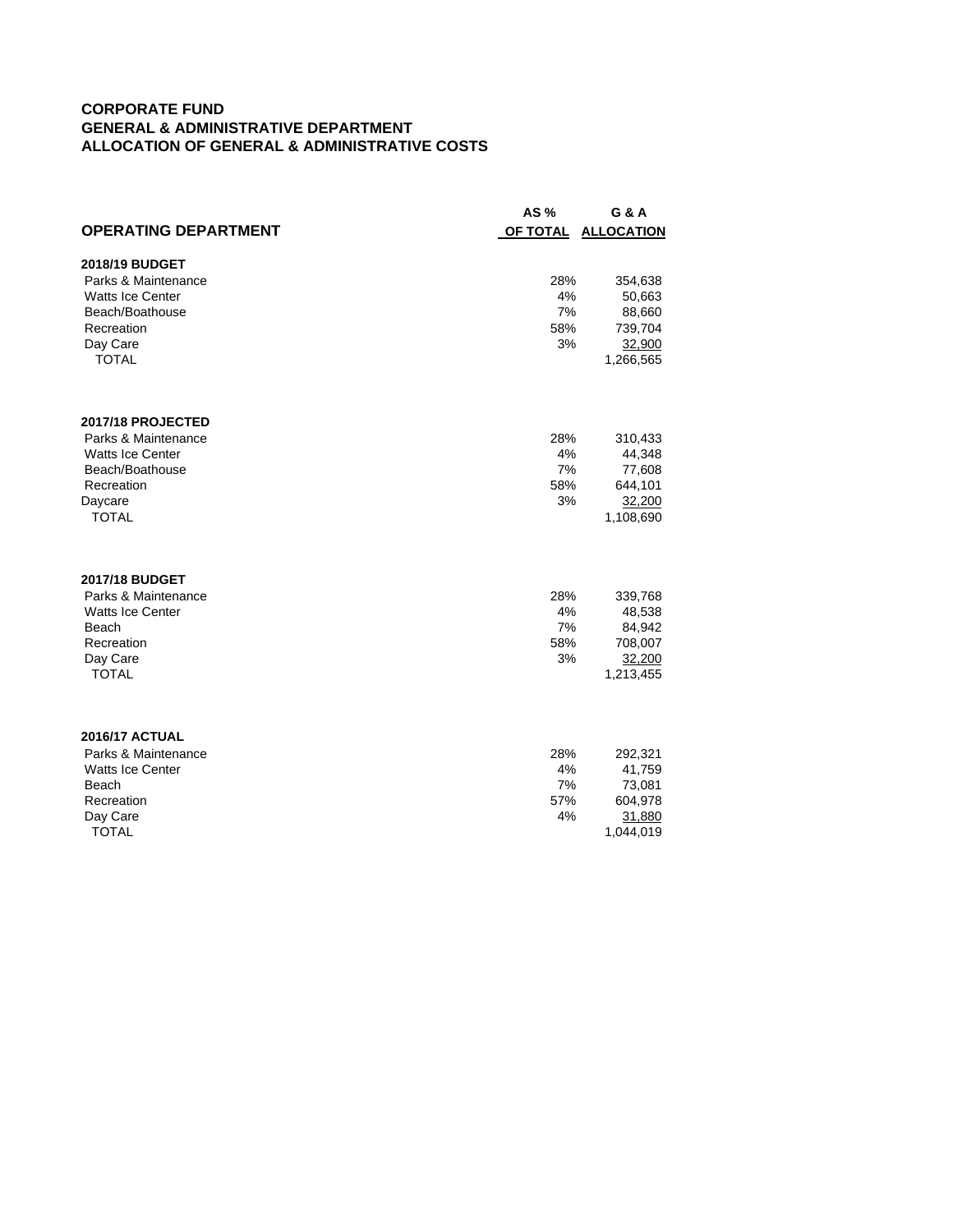# **GLENCOE PARK DISTRICT FY 2018/19 BUDGET FUND BALANCE SUMMARY**

**TABLE IV**

| TABLE IV                                           |                                               |                                                 |                                                 |                                                         |
|----------------------------------------------------|-----------------------------------------------|-------------------------------------------------|-------------------------------------------------|---------------------------------------------------------|
|                                                    | 2/28/2017<br><b>ACTUAL</b><br><b>FUND BAL</b> | 2/28/2018<br><b>PROJECTD</b><br><b>FUND BAL</b> | 2/28/2019<br><b>PROJECTD</b><br><b>FUND BAL</b> | 2/28/2019<br><b>Fund Balance %</b><br>(of FY18/19expds) |
| <b>CORPORATE FUND</b>                              |                                               |                                                 |                                                 |                                                         |
| Undesignated/Transfer to Capital Fund?             | \$533,504                                     | \$640,046                                       | \$618,778                                       |                                                         |
| Designated - Medical Insurance Reserve             | \$15,000                                      | \$13,000                                        | \$13,000                                        |                                                         |
| Designated-Corporate Operating Fund Bal (50%)      | \$1,350,981                                   | \$1,224,105                                     | \$1,424,600                                     |                                                         |
| Designated-Future Capital                          | \$600,000                                     | \$500,000                                       | \$0                                             |                                                         |
| <b>CORPORATE - TOTAL FUND BALANCE</b>              | \$2,499,485                                   | \$2,377,151                                     | \$2,056,375                                     | 72%                                                     |
| <b>RECREATION FUND</b>                             |                                               |                                                 |                                                 |                                                         |
| Undesignated/Transfer to Capital Fund?             | \$704,557                                     | \$1,045,988                                     | \$1,224,303                                     |                                                         |
| Designated-Recreation Operating Fund Balance (50%) | \$2,127,385                                   | \$2,052,932                                     | \$2,236,594                                     |                                                         |
| Designated-Future Capital                          | \$1,100,000                                   | \$500,000                                       | \$0                                             |                                                         |
| <b>RECREATION - TOTAL FUND BALANCE</b>             | \$3,931,942                                   | \$3,598,920                                     | \$3,460,897                                     | 77%                                                     |
| <b>MINOR OPERATING FUNDS</b>                       |                                               |                                                 |                                                 |                                                         |
| SPECIAL RECREATION FUND                            | \$156,259                                     | \$119,328                                       | \$91,048                                        | 27%                                                     |
| PENSION/RETIREMENT FUND                            | \$246,903                                     | \$258,748                                       | \$250,438                                       | 72%                                                     |
| SOCIAL SECURITY/MEDICARE FUND                      | \$59,889                                      | \$72,656                                        | \$76,156                                        | 33%                                                     |
| <b>BOND &amp; INTEREST FUND</b>                    | \$255,932                                     | \$294,205                                       | \$337,955                                       | 29%                                                     |
| <b>LIABILITY INSURANCE FUND</b>                    | \$113,060                                     | \$108,520                                       | \$98,570                                        | 60%                                                     |
| <b>WORKERS' COMPENSATION FUND</b>                  | \$32,944                                      | \$32,927                                        | \$32,287                                        | 80%                                                     |
| <b>AUDIT FUND</b>                                  | \$7,321                                       | \$6,284                                         | \$6,139                                         | 42%                                                     |
| <b>SUBTOTAL - OPERATING FUNDS</b>                  | \$7,303,735                                   | \$6,868,739                                     | \$6,409,865                                     |                                                         |
| <b>OTHER CAPITAL FUNDS:</b>                        |                                               |                                                 |                                                 |                                                         |
| <b>CAPITAL PROJECTS FUND</b>                       | \$298,505                                     | \$283,757                                       | \$118,807                                       |                                                         |
| MASTER PLAN CAPITAL FUND                           | \$1,500,569                                   | \$1,627,152                                     | \$856,602                                       |                                                         |
| SPECIAL TRUST FUND                                 | \$73,600                                      | \$67,356                                        | \$20,541                                        |                                                         |
| <b>IMPACT FEE FUND</b>                             | \$36,313                                      | \$8,000                                         | \$0                                             |                                                         |
| <b>SUBTOTAL - CAPITAL FUNDS</b>                    | \$1,908,987                                   | \$1,986,265                                     | \$995,950                                       |                                                         |
| <b>TOTAL - ALL FUNDS</b>                           | \$9,212,722                                   | \$8,855,004                                     | \$7,405,815                                     |                                                         |